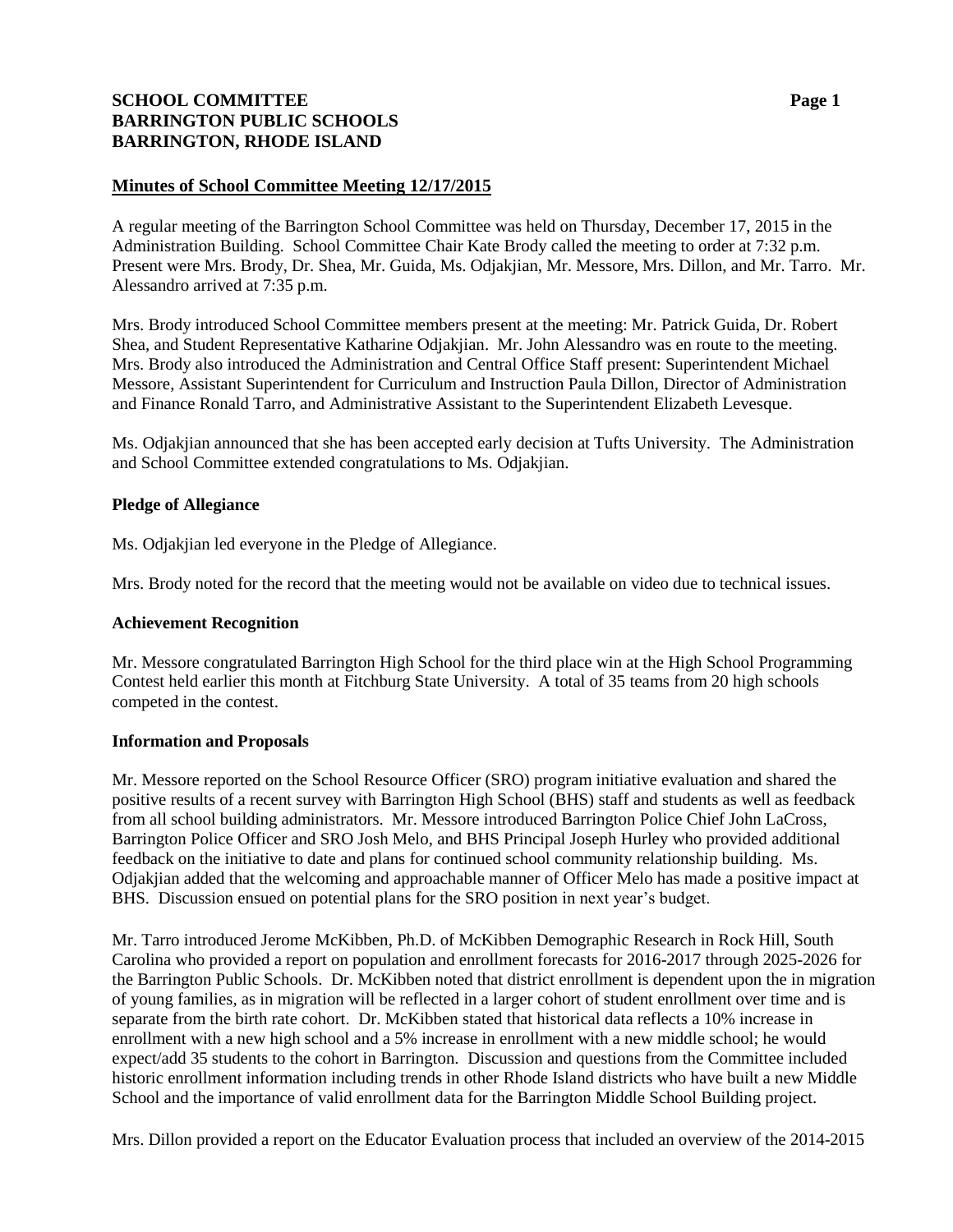# **SCHOOL COMMITTEE Page 2 BARRINGTON PUBLIC SCHOOLS BARRINGTON, RHODE ISLAND**

### **Minutes of School Committee Meeting 12/17/2015**

evaluation data, changes to the process for the 2015-2016 Rhode Island Department of Education Evaluation Model, and connections to the District Strategic Plan and School Improvement Plans. Questions from the Committee included changes to action steps at the individual level, use of rubrics for the variety of areas included in the evaluation process, whether parents or students have input on evaluations, and how district evaluation data relates with trends in educator evaluation data in other districts in Rhode Island.

Mrs. Dillon and Mr. Hurley reported on the Organisation for Economic Co-operation and Development (OECD) district performance data and recent conference held in Washington, D.C. The presentation featured Barrington High School's (BHS) scores in Reading, Mathematics, and Science in comparison to national and international scores, and action steps at BHS and throughout the district as a result of the performance data. Mrs. Dillon and Mr. Hurley were invited to attend the OECD conference as presenters because of BHS' recognition as an aspirational district for its high performance in Reading. The Committee congratulated BHS for the recognition from the OECD and asked about plans for communication relative to this significant achievement news with the community.

Mr. Messore reviewed the two school start times options of 8:15 a.m. and 8:30 a.m. for Barrington High School with cost estimates as presented at the December 3, 2015 School Committee meeting for continued Committee discussion. Questions from the Committee included clarification on bus run times. The Committee is scheduled to vote on school start times at its January 7, 2016 meeting.

### **General Public Discussion and Information**

Eight Hampden Meadows faculty members were present to share a letter with the School Committee on their preference to keep the school schedules the same or to start the school day at Hampden Meadows School earlier. Mrs. Terri Couto, Hampden Meadows Grade 5 Teacher, spokesperson for the faculty members present, read aloud a letter also shared with the Committee and Mr. Messore in an email on December 17, 2015.

Mr. Thomas Rimoshytus, of 1 Howard Street, parent, applauded teachers on their wonderful job with students as evident with the recent OECD international recognition, and asked the Committee to consider no change to the current school start time schedule.

Mrs. Anne Merlino, of 15 Mallard Cove Way, parent, noted the need to look at all research and not just one report before making a decision on changing school start times, and asked if the possibility of adverse effects to a later start time had been studied. Mrs. Merlino added that the district may be looking to solve a problem that does not exist and the increased funds for the change could be used for other needs in the district.

Dr. Scott Douglas of 25 Rumstick Road, parent, spoke as a professor of strategy and policy at the U.S. Naval War College to the reasons for keeping organization and the ability to continually adapt as important factors for the district to remain an exceptional school system.

Mr. Anthony Arico Jr., of 166 Lincoln Avenue, urged the Committee to consider all activities that could be potentially impacted by a change in start times and to look at the tardiness of students on Common Planning Time (CPT) days at Barrington High School, when the school day begins at a later time for students.

Mrs. Mary Roberts, of 11 Adams Avenue, Barrington Middle School Language Arts and Social Studies Teacher, and National Education Association Barrington (NEAB) President, agreed to the point that there is a need to constantly change to remain exceptional and our teachers are at their best because of professional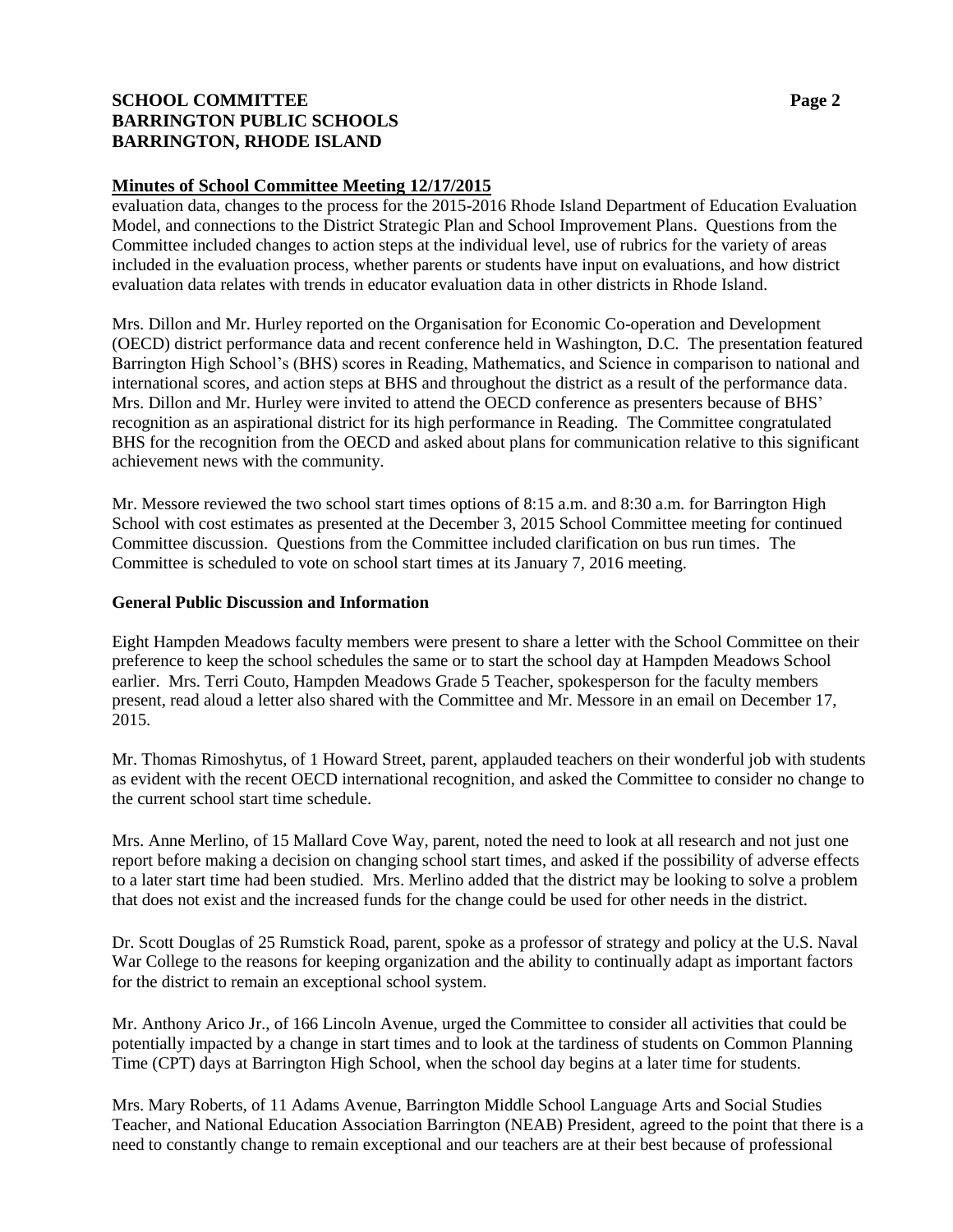# **SCHOOL COMMITTEE Page 3 BARRINGTON PUBLIC SCHOOLS BARRINGTON, RHODE ISLAND**

### **Minutes of School Committee Meeting 12/17/2015**

development in district, but that teachers disagree with changing school start times as the only way to improve sleep. Mrs. Roberts pointed to the fact that, according to a Barrington Times online survey, 60% of the community surveyed does not want a change.

Mr. Nahum Mitnik, of 187 New Meadow Road, parent, Barrington High School Music Teacher, and also representing the NEAB, stressed that there are stronger places to pursue to reduce student stress that are far more beneficial than changing school start times and pointed to the unfairness to move start time for elementary students to an earlier timeframe.

Ms. Odjakjian departed the meeting at 10:05 p.m.

## **Old Business from Superintendent and Staff**

Mr. Tarro provided an update on the Barrington Middle School (BMS) Building Committee including information on the bid opening for the Owner Project Manager (OPM), a follow up meeting held with the BMS property abutters, and the December 14, 2015 joint meeting with the School Committee with Kaestle Boos Associates to review two options for the BMS building project. Upcoming meetings in January include that of the Subcommittee to review the OPM bids and multiple joint meetings with the School Committee. Mr. Guida stressed the importance of valid enrollment projections for the planning of common spaces with the building project.

Mr. Messore provided an update relative to the District Strategic Communication Plan, including a press release on the OECD district performance data and plans for the Administration to meet in January, 2016 with a communications specialist with expertise in education.

Mr. Messore requested approval for a full time Mathematics Intervention Specialist position at Barrington Middle School; this position will incorporate the 0.5 full time equivalent (FTE) position that was approved in the current operating budget yet has remained vacant due to the lack of applicants for the position and will accommodate the unanticipated need for an additional 0.5 FTE in order to meet teaching and learning needs relative to enrichment and instructional coaching.

### **Mr. Guida moved and Dr. Shea seconded to approve the request for a Mathematics Intervention Specialist position (1 FTE) at Barrington Middle School. The motion passed 4-0 with Mrs. Brody, Dr. Shea, Mr. Alessandro, and Mr. Guida voting in the affirmative for the motion.**

Mrs. Dillon provided an update on the Barrington Middle School Mathematics curriculum that included information on plans to revise placement practices and extend differentiation of instruction opportunities to meet the needs of all students for the remainder of the 2015-2016 academic year. The Committee requested an update at the next School Committee meeting and asked about the communication process with families.

### **Old Business from School Committee**

No old business from the School Committee was presented at this time.

### **New Business from Superintendent and Staff**

**Dr. Shea moved and Mr. Guida seconded to accept the recommendation of the Superintendent with respect to the appointment of Dawn Carusi, Nayatt, RTI Co-Chairperson. The motion**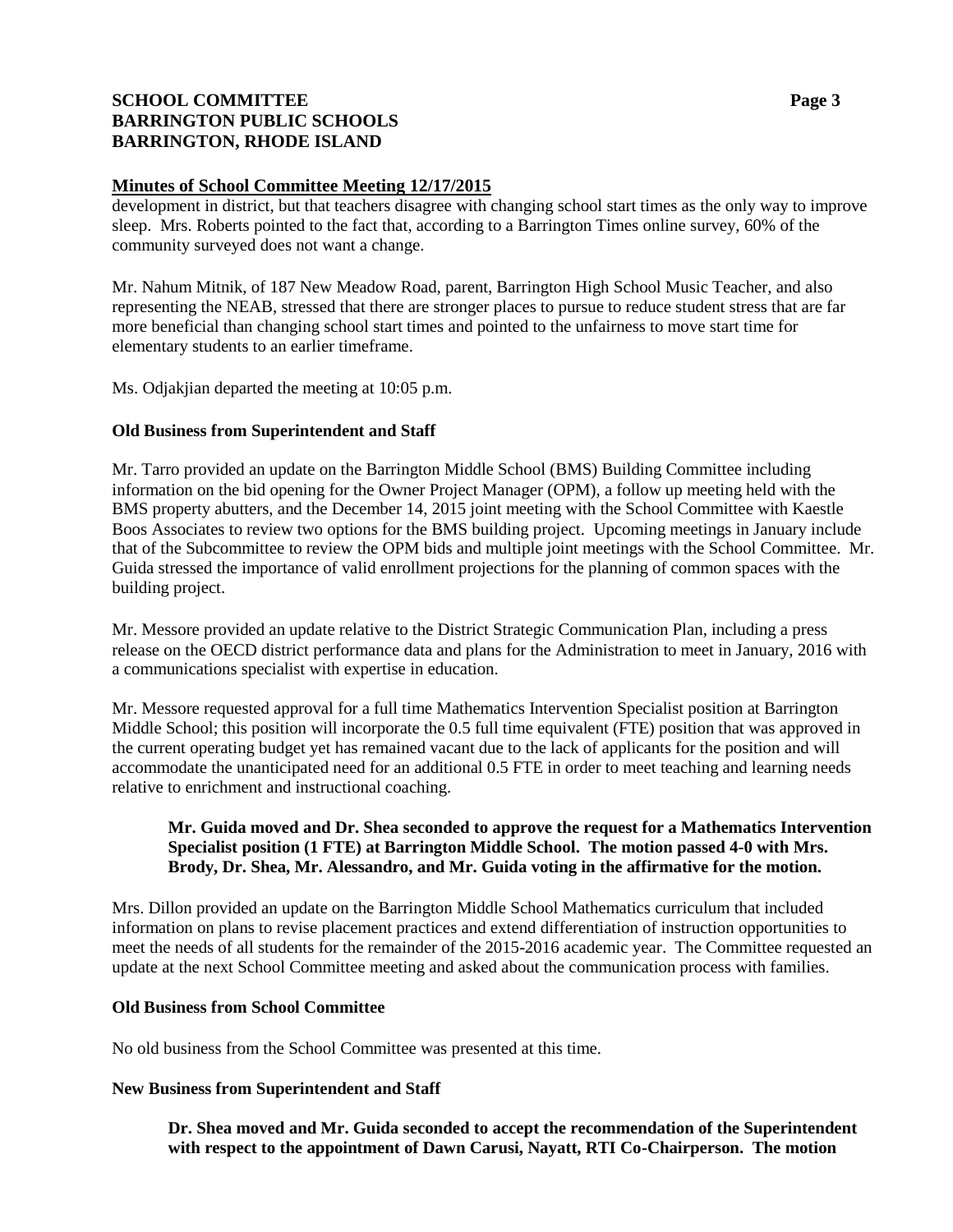# **SCHOOL COMMITTEE Page 4 BARRINGTON PUBLIC SCHOOLS BARRINGTON, RHODE ISLAND**

### **Minutes of School Committee Meeting 12/17/2015**

**passed 4-0 with Mrs. Brody, Dr. Shea, Mr. Alessandro, and Mr. Guida voting in the affirmative for the motion.**

**Dr. Shea moved and Mr. Guida seconded to accept the recommendation of the Superintendent with respect to the appointment of Kristen Fuller, School Psychologist. The motion passed 4-0 with Mrs. Brody, Dr. Shea, Mr. Alessandro, and Mr. Guida voting in the affirmative for the motion.**

Mr. Tarro provided the Committee with information on the capital budget to be submitted to the Town of Barrington Planning Board. The budget documents included information on the technology 1:1 initiative, PreK school playground, and replacement of a district mini bus. The budget documents do not include the Barrington Middle School building project; the project will be eligible for housing aid from the Rhode Island Department of Education (RIDE) and will be funded pending approval of a bond.

**Dr. Shea moved and Mr. Guida seconded to approve the recommendation of the Administration on the submission of the capital budget to the Town of Barrington Planning Board. The motion passed 4-0 with Mrs. Brody, Dr. Shea, Mr. Alessandro, and Mr. Guida voting in the affirmative for the motion.**

**Dr. Shea moved and Mr. Guida seconded to approve the monthly expenditures for November in the amount of \$3,678,848.24. The motion passed 4-0 with Mrs. Brody, Dr. Shea, Mr. Alessandro, and Mr. Guida voting in the affirmative for the motion.**

The Committee and Administration agreed to schedule a workshop on the Partnership for Assessment of Readiness for College and Careers (PARCC) data in late January, 2016.

### **New Business from School Committee**

The Committee discussed the scheduling of a district visit with the Commissioner of Elementary and Secondary Education. Mr. Guida noted the importance of weighing in on the process as decisions are made and recommended input from the Administration and building principals as well. Mrs. Brody asked that Committee members submit their input on topics for discussion to Mr. Messore.

Mrs. Brody led the discussion on the letter that she received from the Rhode Island Commerce Corporation on the Pathways in Technology Early College High School (P-TECH) program, an initiative introduced for consideration in Rhode Island. The Committee agreed to hear a report from the Administration at a future meeting on the district's possible capacity for participation in the program.

### **Decision Items**

**Dr. Shea moved and Mr. Guida seconded to approve the consent agenda. The motion passed 4-0 with Mrs. Brody, Dr. Shea, Mr. Alessandro, and Mr. Guida voting in the affirmative for the motion.**

### **Discussion Future Agenda Items**

Mr. Messore reported that the next regular School Committee meeting scheduled for January 7, 2016 will be the Committee's annual organizational meeting. Also scheduled for that meeting agenda will be the framework for the 2016-2017 proposed budget and a curriculum update on Guidance and World Languages.